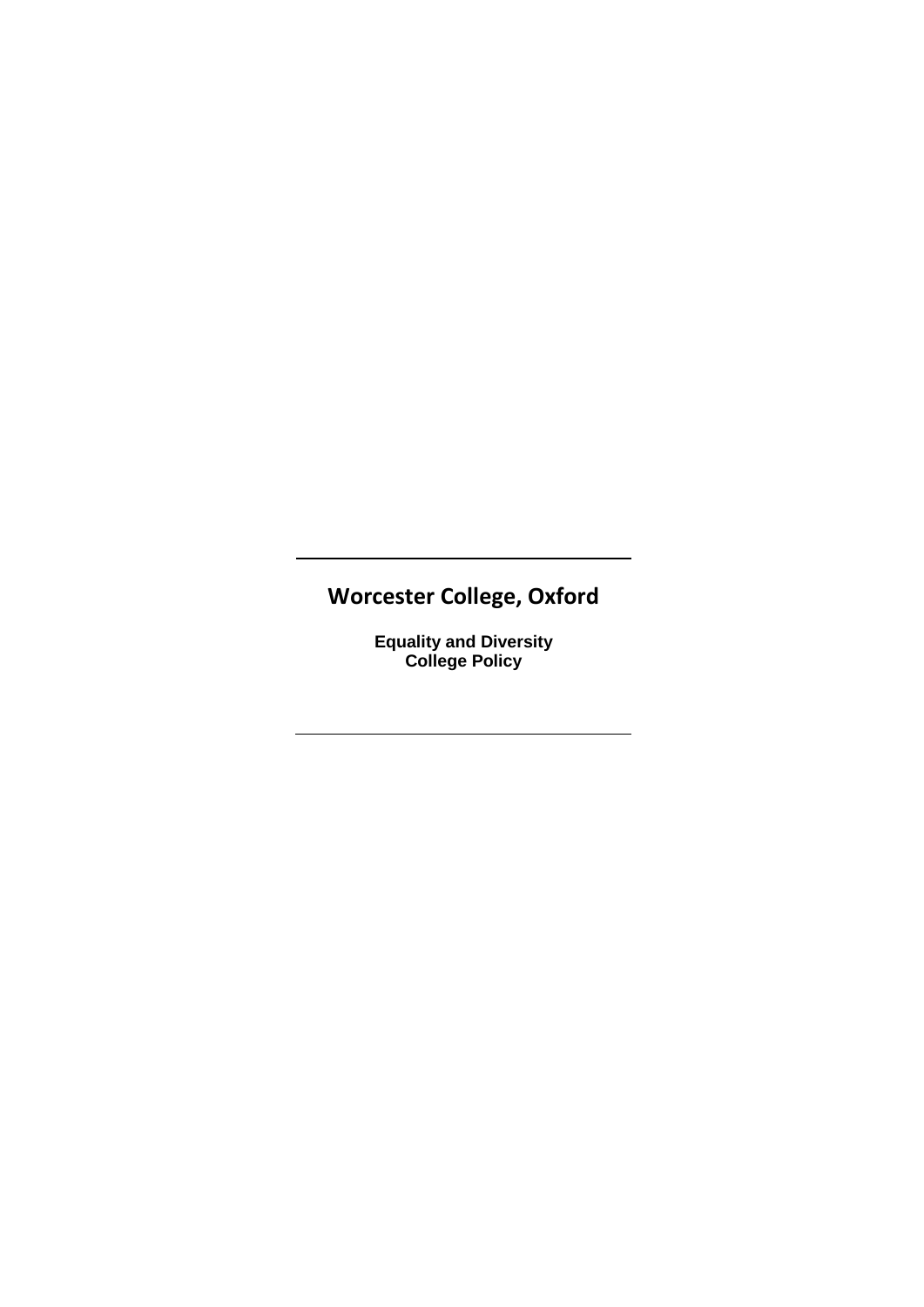# **Contents**

| $1 \quad$      |  |
|----------------|--|
| $\overline{2}$ |  |
| $\mathbf{3}$   |  |
| $\overline{4}$ |  |
| 5              |  |
| 6              |  |
| $7^{\circ}$    |  |
| 8              |  |
| 9              |  |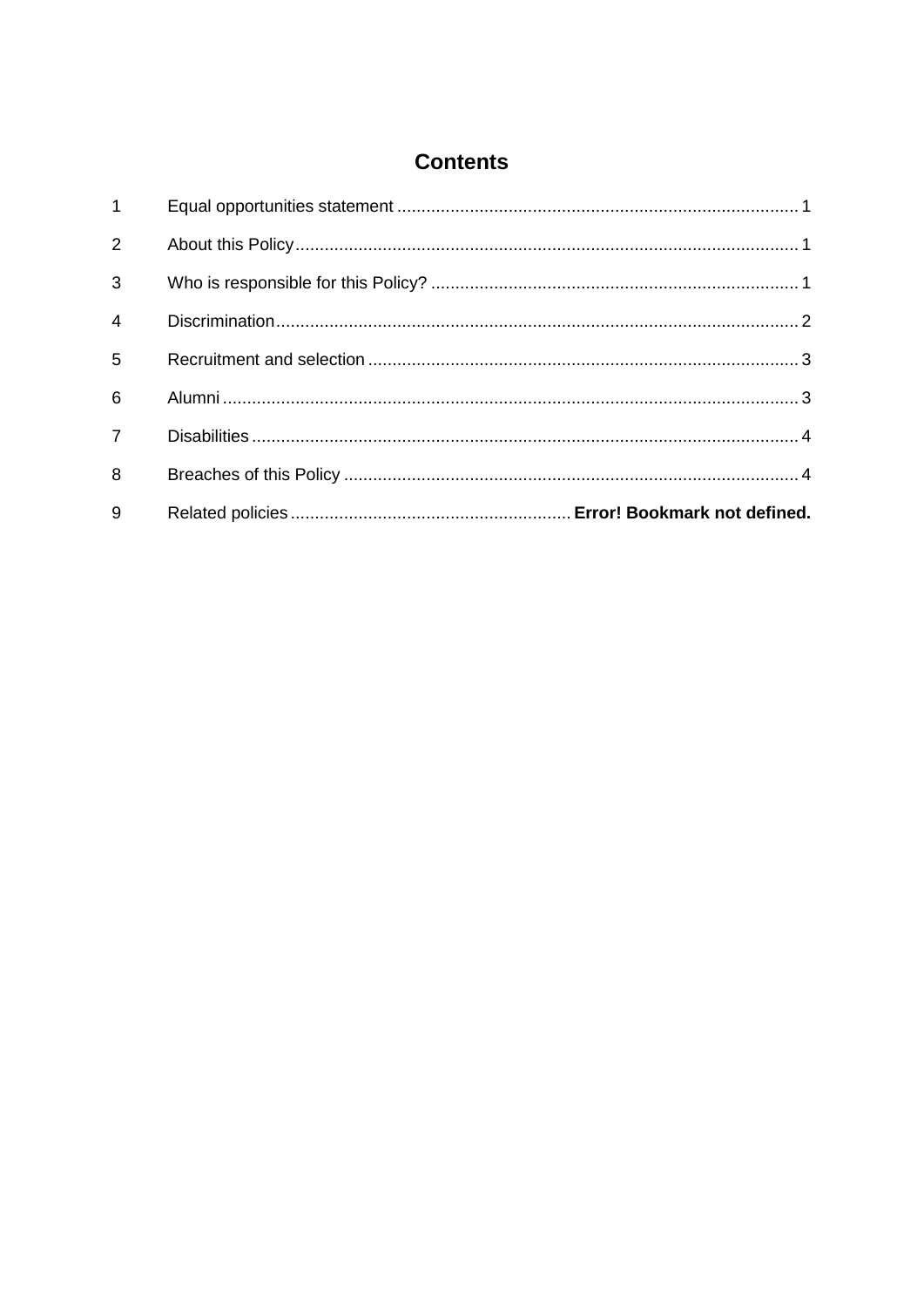#### **1 Equal opportunities statement**

- 1.0 The College is committed to promoting equal opportunities and an inclusive culture which produces a positive, affirming, and dignified academic, employment and social environment for all.
- 1.1 All members of the College community will be respected and will receive equal treatment regardless of age, disability, gender reassignment, marital or civil partner status, pregnancy or maternity, race, colour, nationality, ethnic or national origin, religion or belief (including lack of belief), sex or sexual orientation ("Protected Characteristics").

# **2 About this Policy**

- 2.0 This Policy sets out our approach to equal opportunities and the prevention of discrimination within the College. It applies to all aspects of College life and all members of the College community including (but not limited to) students, employees, visitors, officers, fellows, consultants, contractors, volunteers, casual workers, apprentices, interns, agency workers and applicants (including offer holders).
- 2.1 The College recognises that equality and inclusion must be at the heart of all activities. In exercising its policies, practices, procedures and other functions, the College will have due regard to its duties under the Equality Act 2010 and to the Protected **Characteristics**
- 2.2 The College understands inclusion to mean efforts and actions to foster an institutional culture in which each member feels, and is, valued, listened to and respected, able to be themselves and empowered to participate fully in the life of the College.
- 2.3 The College also recognises that freedom of expression and academic freedom are core academic values protected by law, though these rights must be exercised within the law.

# **3 Who is responsible for this Policy?**

- 3.0 The Governing Body of the College has overall responsibility for the effective operation of this Policy and for ensuring compliance with relevant legislation.
- 3.1 Day-to-day operational responsibility for this Policy, including regular review of this Policy, has been delegated to The Equality Officer.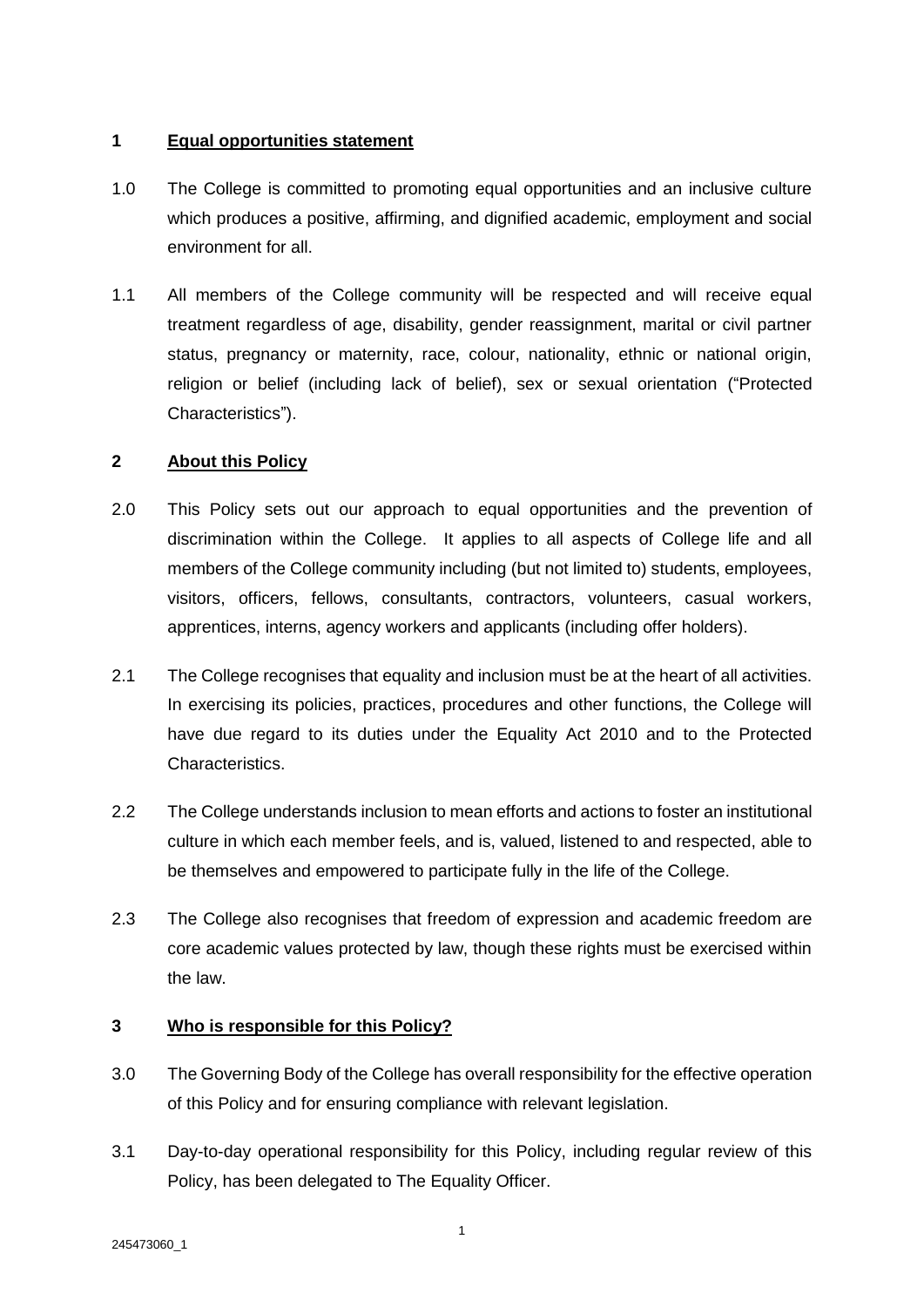- 3.2 Each and every member of the College must set an appropriate standard of behaviour with regard to this Policy. Fellows and senior management must lead by example and ensure that those they adhere to the policy and promote our aims and objectives with regard to equity and inclusion. All staff who manage or supervise others are responsible for ensuring that equality is embedded in the work of their team, for promoting an inclusive working, research and learning environment, and for promoting a culture of dignity and respect.
- 3.3 The College will provide appropriate training on equal opportunities awareness, equal opportunities recruitment, and selection best practice.

#### **4 Discrimination**

- 4.0 All members of the College community are expected to act in accordance with this policy and to treat each other with respect at all times and in all forms of communication and/or commentary, including online. This Policy is intended to cover conduct within College premises, and outside College premises (again, including online) in the course of College or University activity of any nature.
- 4.1 The following forms of discrimination are prohibited under this policy and are unlawful:
	- 4.1.0 **Direct discrimination:** treating someone less favourably because of a Protected Characteristic.
	- 4.1.1 **Indirect discrimination:** a provision, criterion or practice that applies to everyone, but adversely affects people with a particular Protected Characteristic more than others, and is not justified.
	- 4.1.2 **Harassment:** this includes sexual harassment and other unwanted conduct related to a Protected Characteristic, which has the purpose or effect of violating someone's dignity or creating an intimidating, hostile, degrading, humiliating or offensive environment for them.
	- 4.1.3 **Victimisation:** this means treating someone badly or subjecting them to a detriment because they have complained (or has supported someone else's complaint) about discrimination or harassment.
	- 4.1.4 **Disability discrimination:** this includes direct and indirect discrimination, any unjustified less favourable treatment because of the effects of a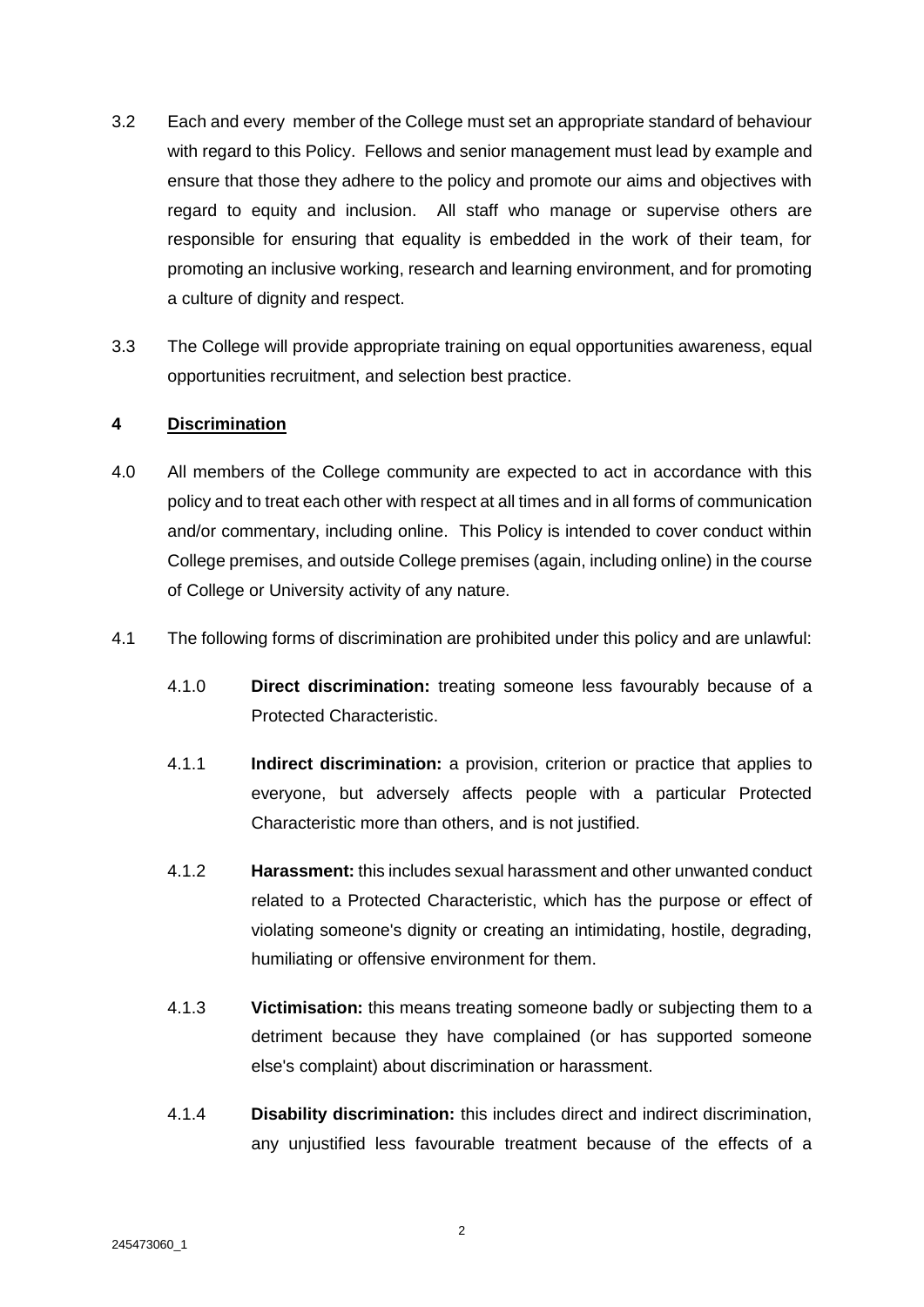disability, and failure to make reasonable adjustments to alleviate disadvantages caused by a disability.

#### **5 Recruitment and selection**

- 5.0 In respect of students the College:
	- 5.0.0 Will seek to attract and admit students of outstanding potential, whatever their background;
	- 5.0.1 Will encourage applications from a wide pool of potential applicants, including taking lawful positive action where appropriate to improve diversity;
	- 5.0.2 Will make decisions on student admissions solely on the individual merits of candidates and applying selection criteria appropriate to the course;
	- 5.0.3 Will work to ensure that College teaching methods, techniques and availability provide an equal opportunity for all students to achieve and demonstrate their full academic potential; and
	- 5.0.4 Will work to ensure that College assessment methods and techniques provide an equal opportunity for all students to achieve and demonstrate their full academic potential.

#### 5.1 In respect of staff, the College

- 5.1.0 Will seek to ensure that College decisions on recruitment, promotion, and other selection exercises such as redundancy selection will be conducted on the basis of personal merit, against objective criteria related to the duties and conditions of each particular post, in order to avoid discrimination; and
- 5.1.1 Aims to ensure diversity of representation and participation at all levels within the College.

# **6 Alumni**

6.0 The College's commitment to equality and diversity means that, subject to statutory provisions, no person will be treated less favourably than another because of their belonging to a protected group. This also applies to any former student, alumnus or alumna, or former employee where any alleged unlawful conduct arises out of and is